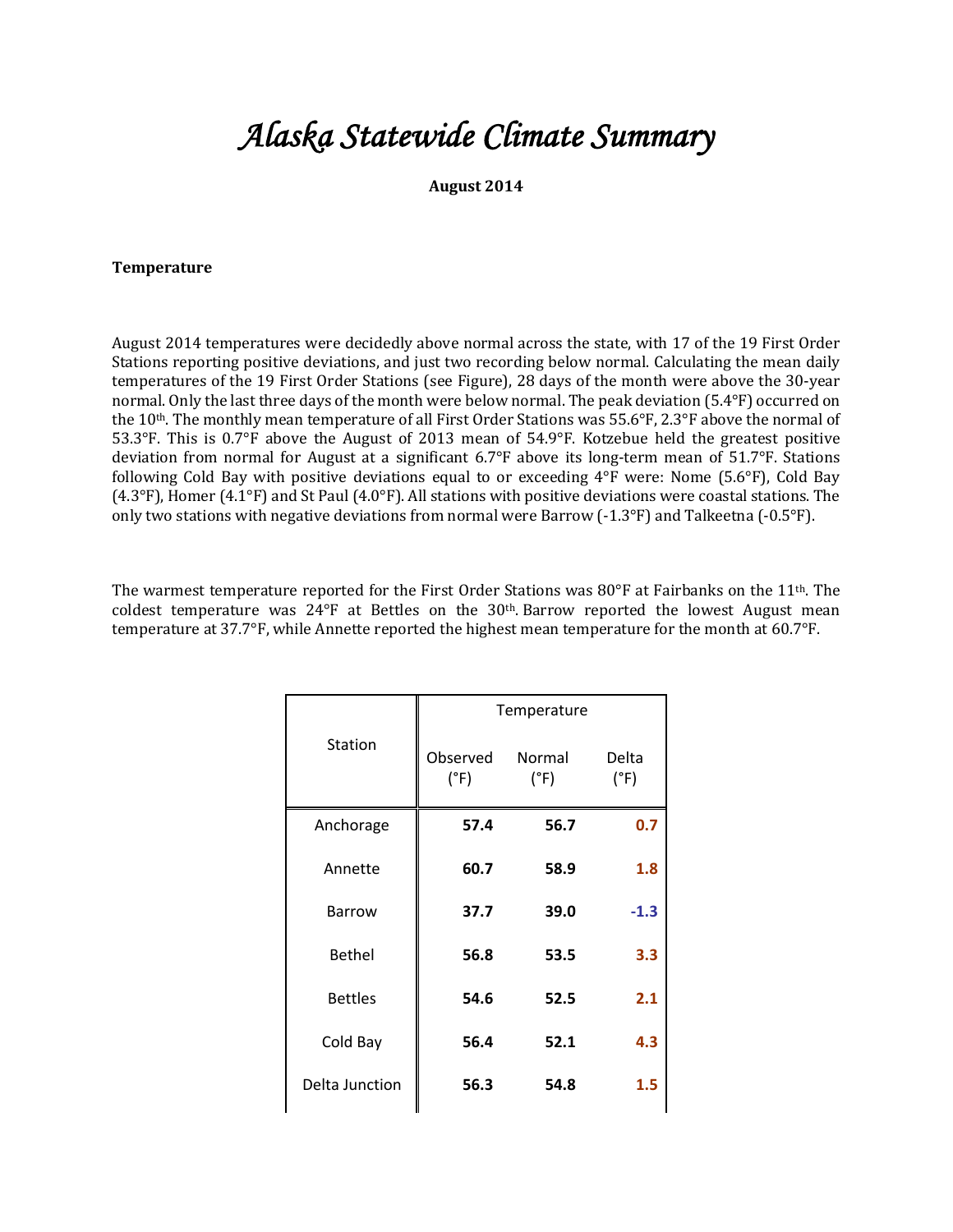| Fairbanks       | 59.1 | 56.1 | 3.0    |
|-----------------|------|------|--------|
| Gulkana         | 53.7 | 53.5 | 0.2    |
| Homer           | 58.0 | 53.9 | 4.1    |
| Juneau          | 56.8 | 55.9 | 0.9    |
| King Salmon     | 57.2 | 54.6 | 2.6    |
| Kodiak          | 56.3 | 55.2 | 1.1    |
| Kotzebue        | 58.4 | 51.7 | 6.7    |
| McGrath         | 57.0 | 54.6 | 2.4    |
| Nome            | 55.7 | 50.1 | 5.6    |
| St. Paul Island | 52.8 | 48.8 | 4.0    |
| Talkeetna       | 56.2 | 56.7 | $-0.5$ |
| Yakutat         | 54.6 | 53.8 | 0.8    |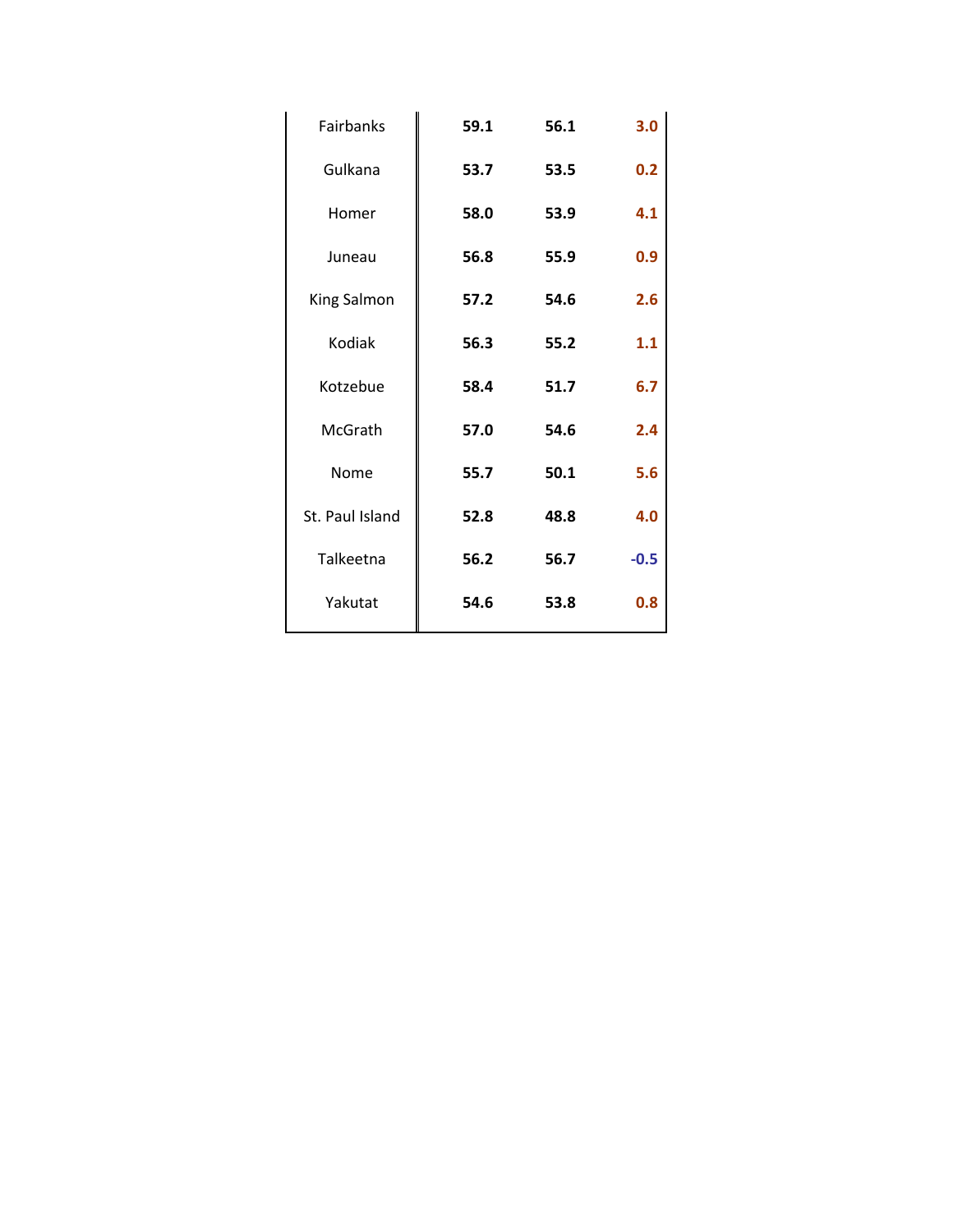

Daily mean temperature deviation from the normal temperature for the mean of the first order stations for *August 2014.*

A fair number of record temperature events were reported for August, and all were high events, tracking with the general trend for the month. St. Paul had eleven new, or tied, high temperatures days in August, nearly a third of the month, stretching throughout the month form the 1<sup>st</sup> to the 31<sup>st</sup>. In addition, St Paul had 17 high minimum events in August (not shown). Kotzebue had four high events during the first half of the month. While Cold Bay only had three high events, it also recorded nine high minimum events (not shown).

|          | <b>Temperature Records</b> |                  |                      |               |                       |  |  |
|----------|----------------------------|------------------|----------------------|---------------|-----------------------|--|--|
| Date     | Station                    | Element          | <b>New</b><br>Record | Old<br>Record | Year of<br>old Record |  |  |
| 08/01/14 | St. Paul                   | High Temperature | 60                   | 60            | 1970                  |  |  |
| 08/04/14 | St. Paul                   | High Temperature | 59                   | 58            | 2005                  |  |  |
| 08/09/14 | Kotzebue                   | High Temperature | 73                   | 72            | 2005                  |  |  |
| 08/10/14 | Kotzebue                   | High Temperature | 75                   | 70            | 2003                  |  |  |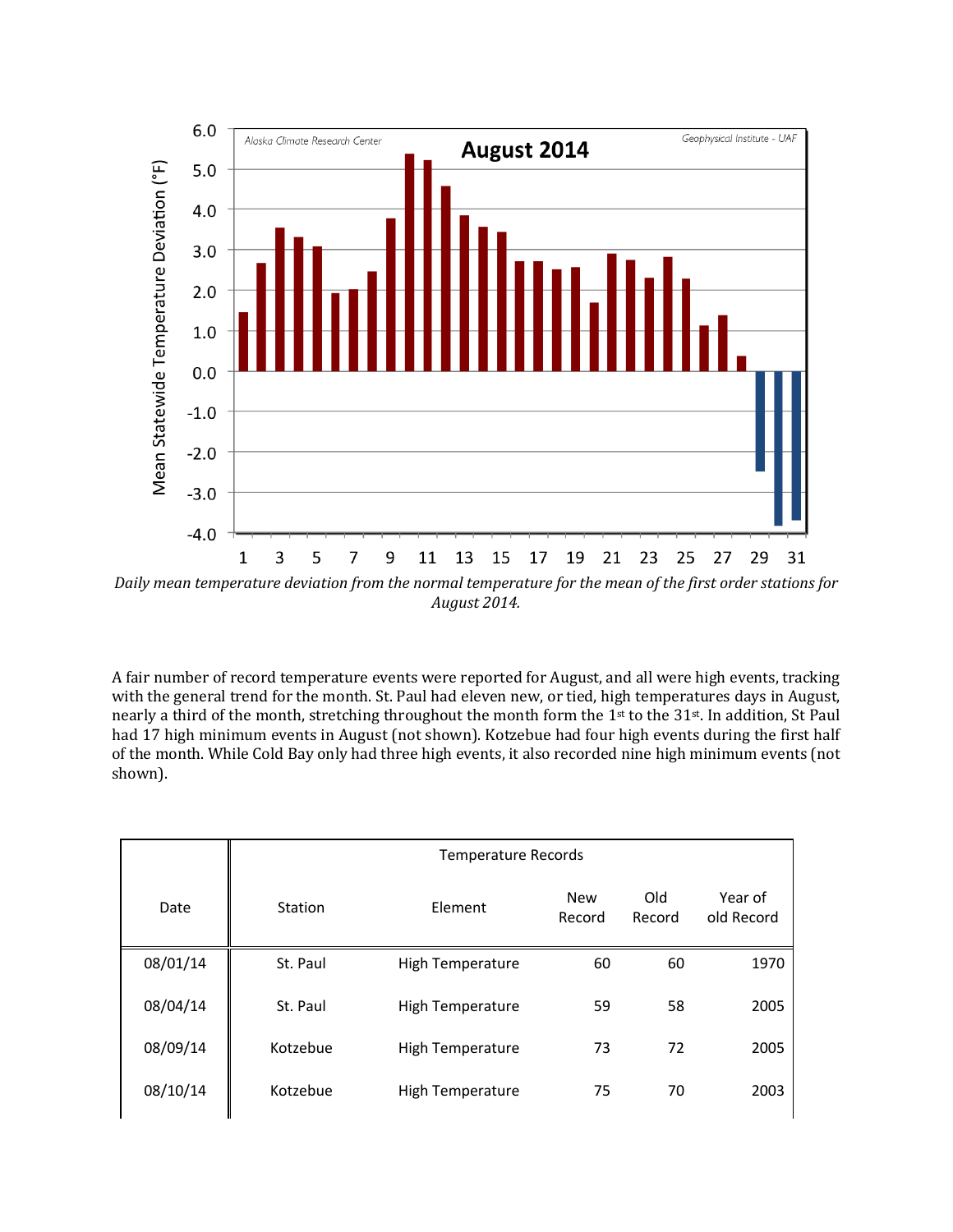| 08/11/14 | Nome           | High Temperature        | 72 | 77 | 1960 |
|----------|----------------|-------------------------|----|----|------|
| 08/12/14 | Kotzebue       | <b>High Temperature</b> | 74 | 74 | 1960 |
| 08/15/14 | Kotzebue       | <b>High Temperature</b> | 73 | 72 | 2005 |
| 08/16/14 | St. Paul       | <b>High Temperature</b> | 59 | 59 | 1989 |
| 08/17/14 | St. Paul       | <b>High Temperature</b> | 59 | 58 | 2005 |
| 08/18/14 | Cold Bay       | <b>High Temperature</b> | 64 | 62 | 2004 |
| 08/18/14 | St. Paul       | High Temperature        | 58 | 56 | 1995 |
| 08/19/14 | Cold Bay       | <b>High Temperature</b> | 66 | 65 | 2004 |
| 08/19/14 | St. Paul       | <b>High Temperature</b> | 58 | 57 | 1977 |
| 08/21/14 | Cold Bay       | <b>High Temperature</b> | 65 | 65 | 1978 |
| 08/21/14 | Port Alexander | <b>High Temperature</b> | 72 | 72 | 2004 |
| 08/21/14 | Sitka          | High Temperature        | 71 | 71 | 2004 |
| 08/21/14 | St. Paul       | High Temperature        | 59 | 58 | 2004 |
| 08/21/14 | St. Paul       | <b>High Temperature</b> | 60 | 59 | 1969 |
| 08/22/14 | Annette        | <b>High Temperature</b> | 78 | 77 | 1945 |
| 08/28/14 | St. Paul       | <b>High Temperature</b> | 59 | 58 | 1979 |
| 08/30/14 | St. Paul       | <b>High Temperature</b> | 57 | 56 | 2010 |
| 08/31/14 | St. Paul       | <b>High Temperature</b> | 59 | 56 | 2005 |

## **Precipitation**

The overall precipitation calculated as the mean of the deviations in percentage of the First Order Stations was just 2% below normal. Ten of the 19 First Order Stations and 18 days of the month reported below normal values. The greatest daily deviation of 129% occurred on the 17<sup>th</sup>, a day with heavy precipitation in southern portions of the state. On a monthly basis, Yakutat had the greatest positive deviation from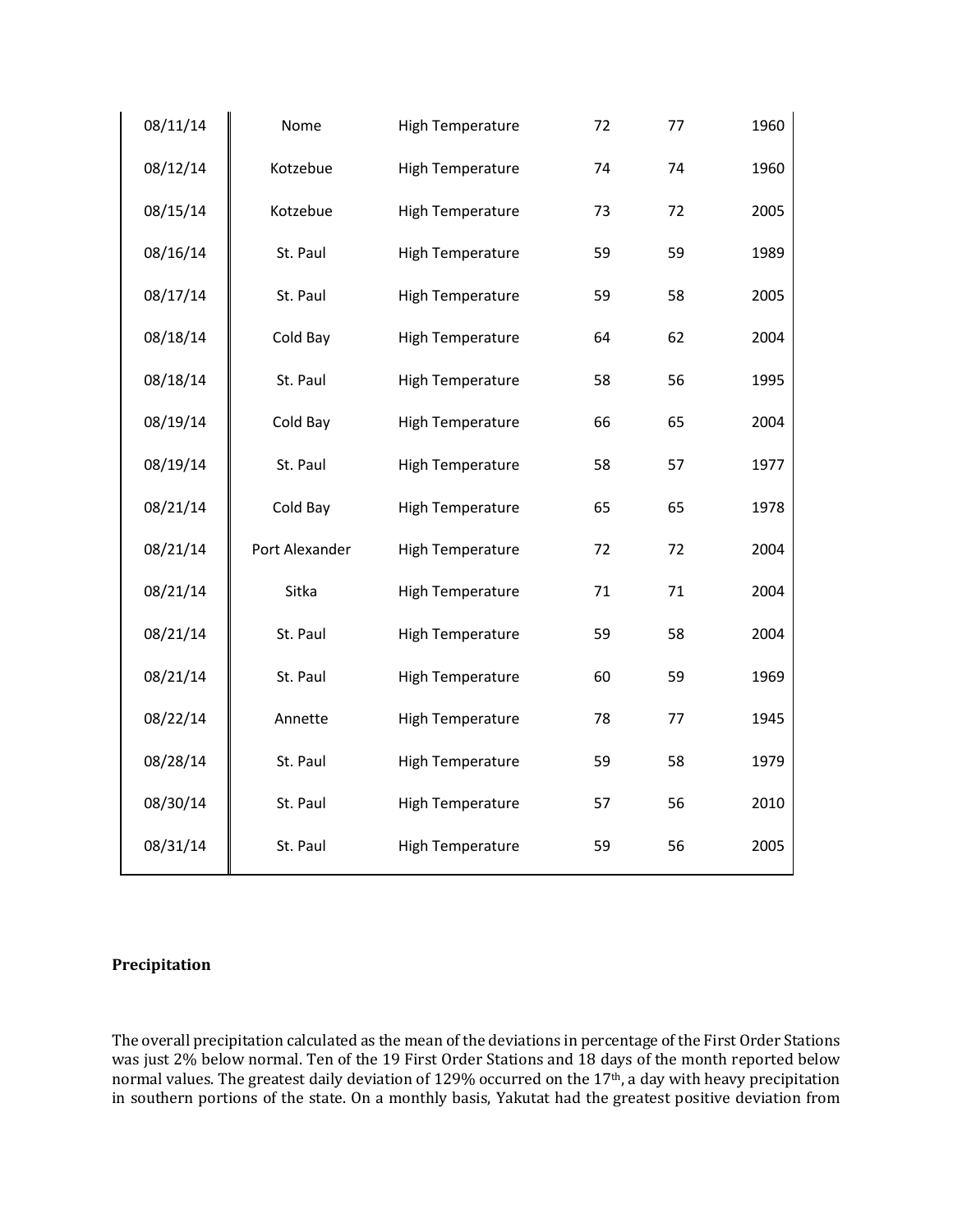normal, with a total of 23.17", or 165% of the expected amount of 14.07". Stations following Yakutat, with values at or above  $130\%$  of normal, were Kodiak (151%), Juneau (149%), Delta Junction (132%) and St Paul (130%). Leading the stations with lower than normal precipitation totals were Talkeetna with 43%, and Barrow with 50% of normal.

|                 |                  |                | Precipitation |              |      |
|-----------------|------------------|----------------|---------------|--------------|------|
| Station         | Observed<br>(in) | Normal<br>(in) | Delta<br>(in) | Delta<br>(%) | (%)  |
| Anchorage       | 2.60             | 3.25           | $-0.65$       | $-20%$       | 80%  |
| Annette         | 5.93             | 6.96           | $-1.03$       | $-15%$       | 85%  |
| <b>Barrow</b>   | 0.53             | 1.05           | $-0.52$       | $-50%$       | 50%  |
| <b>Bethel</b>   | 2.02             | 3.25           | $-1.23$       | $-38%$       | 62%  |
| <b>Bettles</b>  | 1.74             | 2.64           | $-0.90$       | $-34%$       | 66%  |
| Cold Bay        | 3.25             | 3.68           | $-0.43$       | $-12%$       | 88%  |
| Delta Junction  | 2.49             | 1.89           | 0.60          | 32%          | 132% |
| Fairbanks       | 2.29             | 1.88           | 0.41          | 22%          | 122% |
| Gulkana         | 1.96             | 1.80           | 0.16          | 9%           | 109% |
| Homer           | 2.96             | 2.34           | 0.62          | 26%          | 126% |
| Juneau          | 8.53             | 5.73           | 2.80          | 49%          | 149% |
| King Salmon     | 3.51             | 2.95           | 0.56          | 19%          | 119% |
| Kodiak          | 6.90             | 4.56           | 2.34          | 51%          | 151% |
| Kotzebue        | 1.51             | 2.18           | $-0.67$       | $-31%$       | 69%  |
| McGrath         | 1.73             | 2.80           | $-1.07$       | $-38%$       | 62%  |
| Nome            | 1.71             | 3.22           | $-1.51$       | $-47%$       | 53%  |
| St. Paul Island | 4.00             | 3.07           | 0.93          | 30%          | 130% |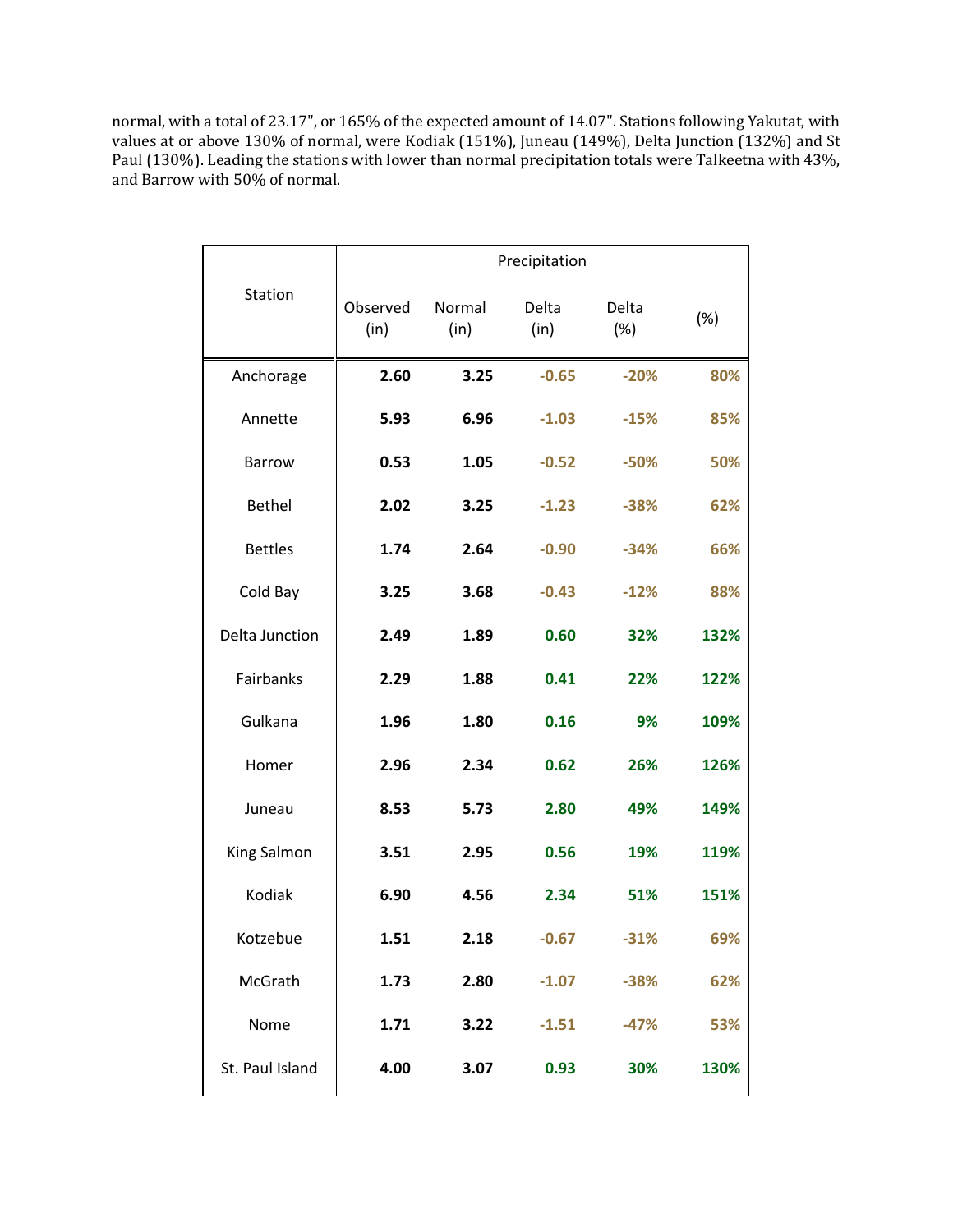| Talkeetna | 2.19  | 5.11  | $-2.92$ | $-57%$ | 43%  |
|-----------|-------|-------|---------|--------|------|
| Yakutat   | 23.17 | 14.07 | 9.10    | 65%    | 165% |



Daily mean precipitation deviation from the normal for the first order stations for August 2014.

The maximum monthly precipitation total reported for the First Order Stations was 23.17" at Yakutat, and Yakutat also reported the highest daily total of 4.07" on the 14<sup>th</sup>. The highest one-day snowfall occurred at Barrow on the 29<sup>th</sup> with 0.3Ó, and Barrow also reported the highest monthly snowfall of 0.5", and was the only First Order Station this month to report any snow.

Despite the slightly lower than normal precipitation reported for August for most stations, there were a fair number of daily precipitation records, and most were set during the middle of the month in the Southeast. Skagway Airport broke a record set back in 1928. The 1.53" that fell in Juneau on the 10<sup>th</sup> was the wettest August day since August  $30<sup>th</sup>$ , 1987 when  $1.82<sup>th</sup>$  fell.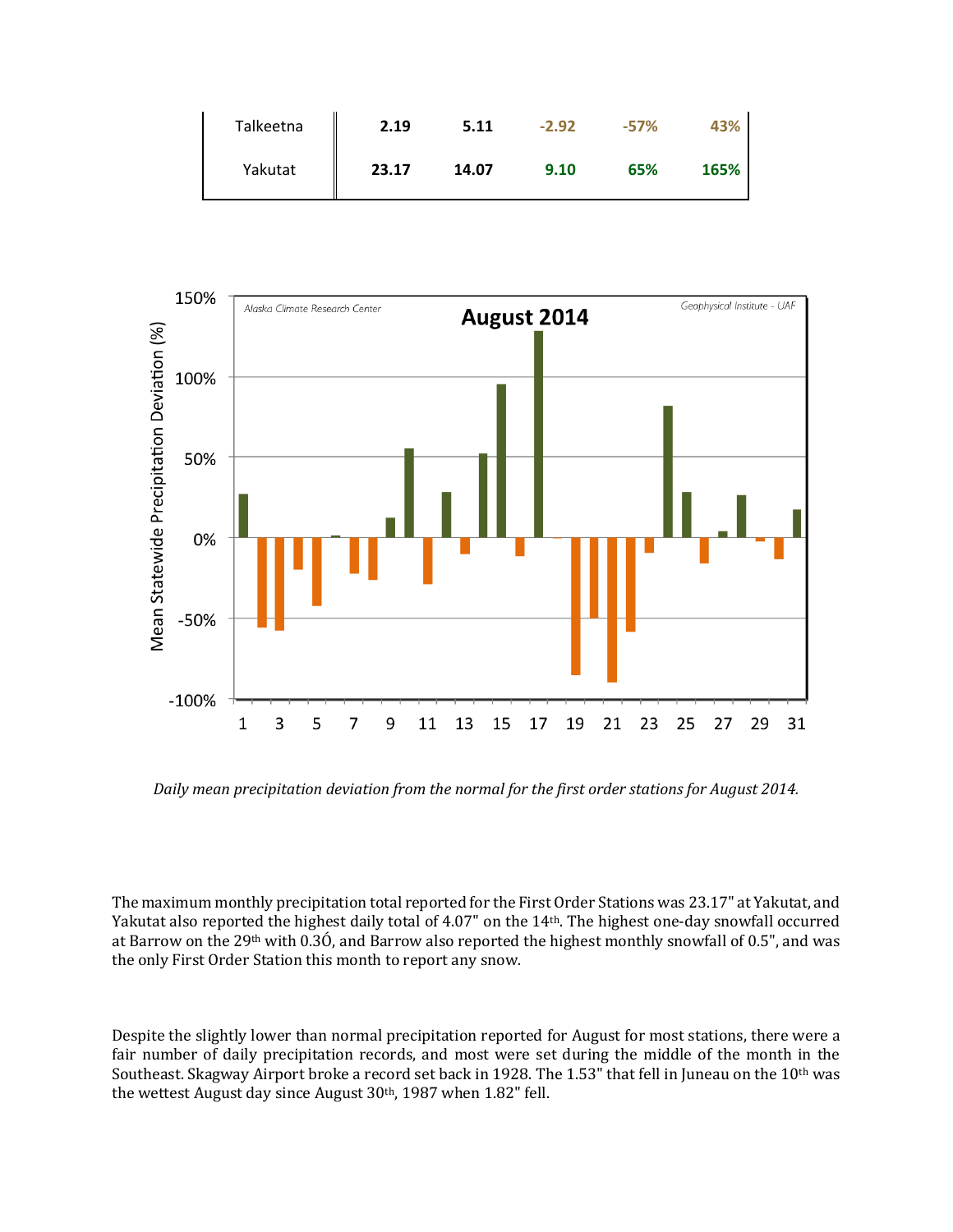|          | <b>Precipitation Records</b> |               |                      |               |                       |  |
|----------|------------------------------|---------------|----------------------|---------------|-----------------------|--|
| Date     | Station                      | Element       | <b>New</b><br>Record | Old<br>Record | Year of<br>old Record |  |
| 08/01/14 | <b>Bethel</b>                | Precipitation | 0.53                 | 0.40          | 1958                  |  |
| 08/01/14 | Fairbanks                    | Precipitation | 0.89                 | 0.42          | 1938                  |  |
| 08/06/14 | St. Paul                     | Precipitation | 0.92                 | 0.44          | 1961                  |  |
| 08/09/14 | <b>Haines Airport</b>        | Precipitation | 0.97                 | 0.84          | 1990                  |  |
| 08/09/14 | Juneau                       | Precipitation | 0.99                 | 0.80          | 1990                  |  |
| 08/09/14 | Ketchikan                    | Precipitation | 4.50                 | 3.20          | 1967                  |  |
| 08/09/14 | Petersburg                   | Precipitation | 1.97                 | 1.73          | 1967                  |  |
| 08/10/14 | <b>Annex Creek</b>           | Precipitation | 4.14                 | 1.15          | 1983                  |  |
| 08/10/14 | Auke Bay                     | Precipitation | 1.98                 | 1.11          | 1983                  |  |
| 08/10/14 | Craig                        | Precipitation | 1.44                 | 0.98          | 2009                  |  |
| 08/10/14 | <b>Haines Airport</b>        | Precipitation | 1.03                 | 0.55          | 1976                  |  |
| 08/10/14 | Juneau                       | Precipitation | 1.53                 | 1.04          | 1944                  |  |
| 08/10/14 | Petersburg                   | Precipitation | 3.27                 | 0.83          | 1955                  |  |
| 08/10/14 | Port Alexander               | Precipitation | 5.19                 | 2.30          | 1996                  |  |
| 08/10/14 | Sitka                        | Precipitation | 3.45                 | 0.92          | 1958                  |  |
| 08/10/14 | Skagway Airport              | Precipitation | 0.62                 | 0.53          | 1928                  |  |
| 08/11/14 | <b>Hollis</b>                | Precipitation | 1.27                 | 0.61          | 2009                  |  |
| 08/15/14 | Skagway Airport              | Precipitation | 0.51                 | 0.46          | 2003                  |  |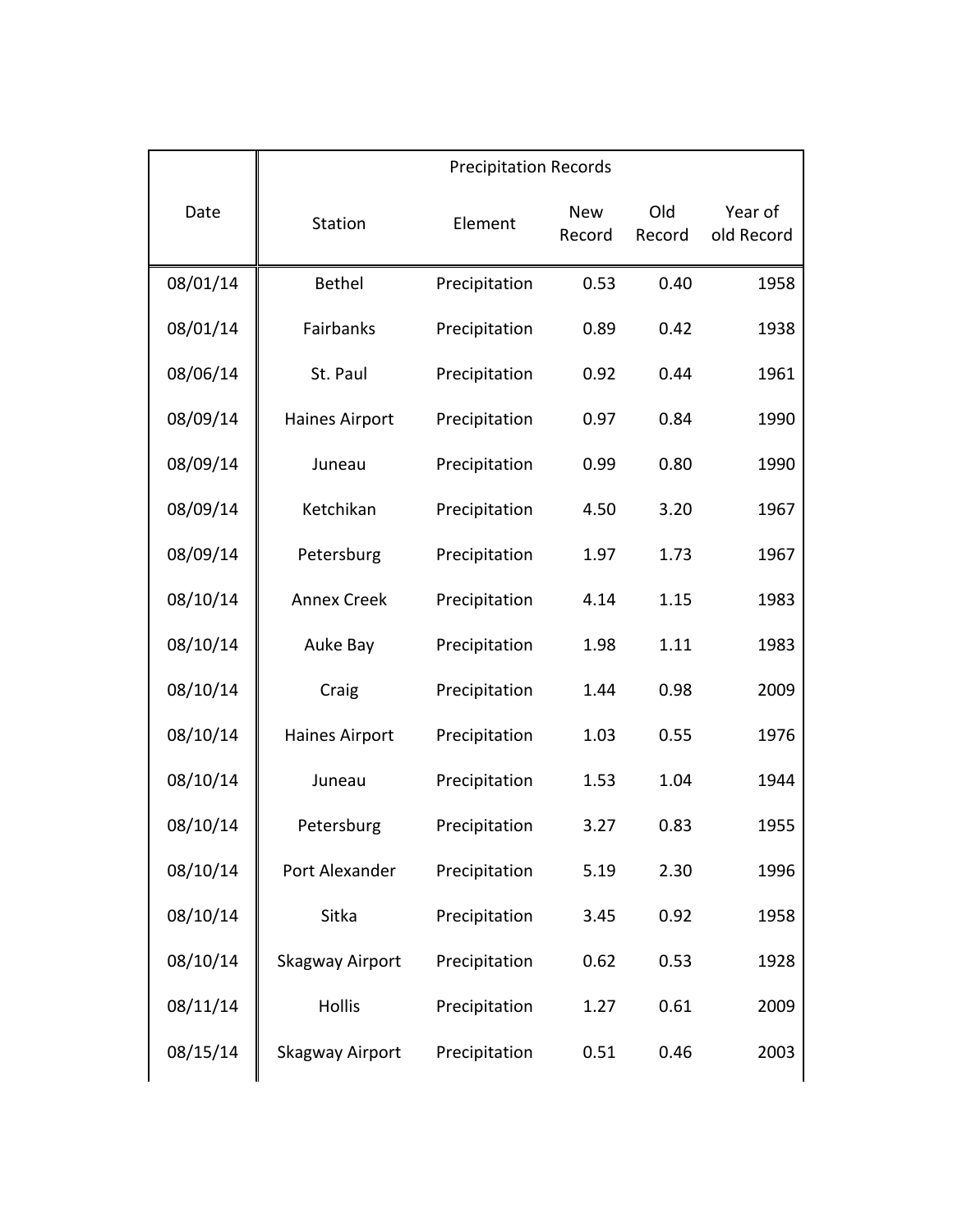| 08/15/14 | Yakutat        | Precipitation | 4.07 | 3.44 | 2003 |
|----------|----------------|---------------|------|------|------|
| 08/17/14 | Port Alexander | Precipitation | 4.43 | 2.19 | 2009 |
| 08/18/14 | Delta Junction | Precipitation | 0.74 | 0.70 | 1941 |
| 08/18/14 | <b>Hollis</b>  | Precipitation | 1.25 | 0.66 | 1952 |



This infrared satellite image from the National Weather Service shows weather pattern affecting the Interior portions of Alaska on August 1st, 2014. The storm resulted in heavy rainfall across the region.

**Newsworthy Events**